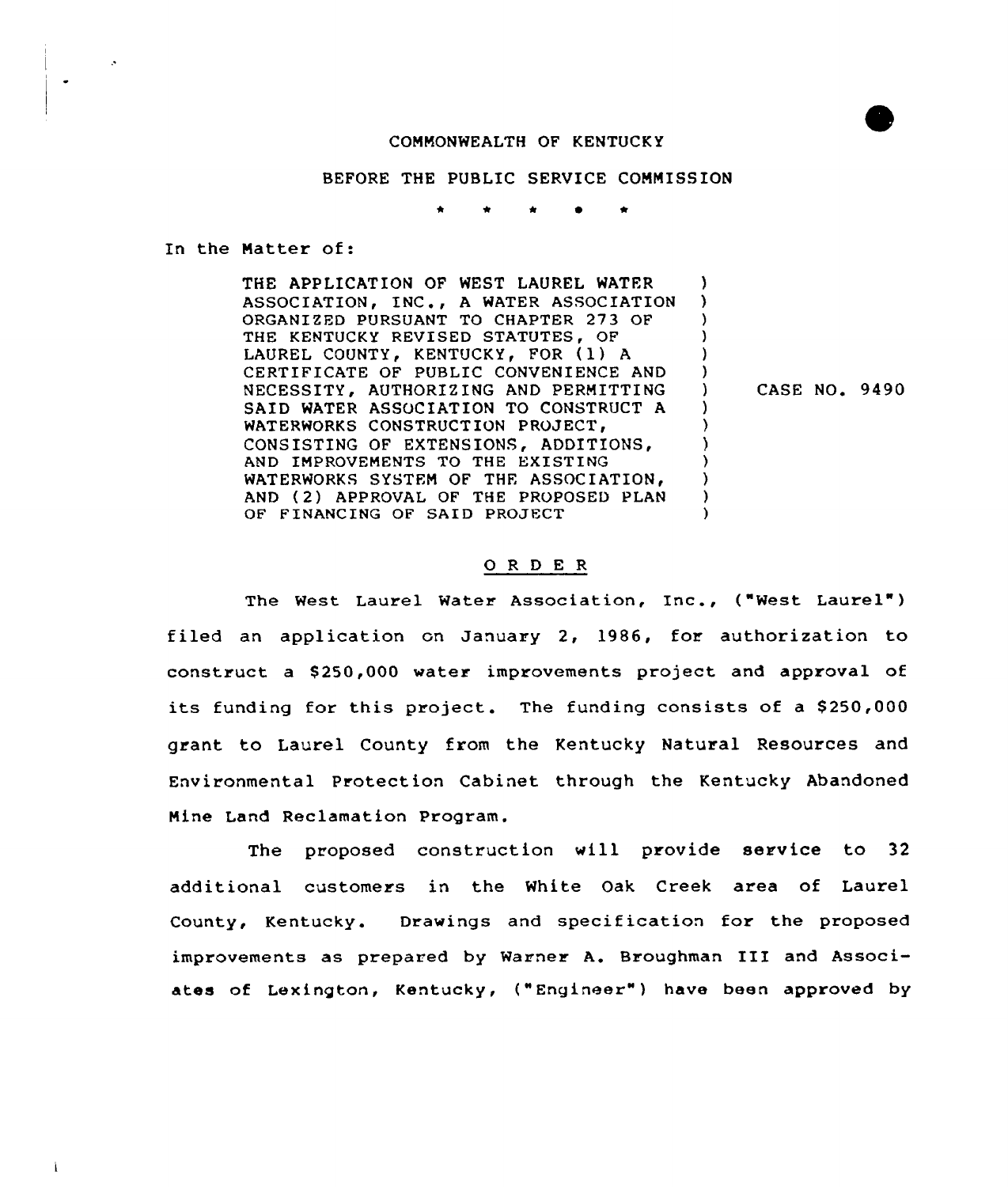the Division of water of the Natural Resources and Environmental Protection Cabinet. Construction bids were received January 3, 1986.

## FINDINGS AND ORDERS

The Commission, after consideration of the application and evidence of record and being advised, is of the opinion and finds that:

1. Public convenience and necessity require that the construction proposed in the application and record be performed and that <sup>a</sup> certificate of public convenience and necessity be granted.

2. The proposed construction consists of approximately 38,665 feet of 4-inch diameter pipelines, <sup>a</sup> master metering station, and related appurtenances to serve 32 additional customers. The low bid totaled \$124,806, which will require about \$250,000 after allowances are made for fees, contingencies, other indirect costs, and additional construction being considered.

3. West Laurel should obtain approval from the Commission prior to performing any additional construction not expressly certificated by this Order.

4. hny deviations from the construction herein approved which could adversely affect service to any customer should be subject to the approval of this Commission.

5. West Laurel should furnish duly verified documentation of the total cost of this project including the cost of construction and all other capitalized costs (engineering, legal,

 $-2-$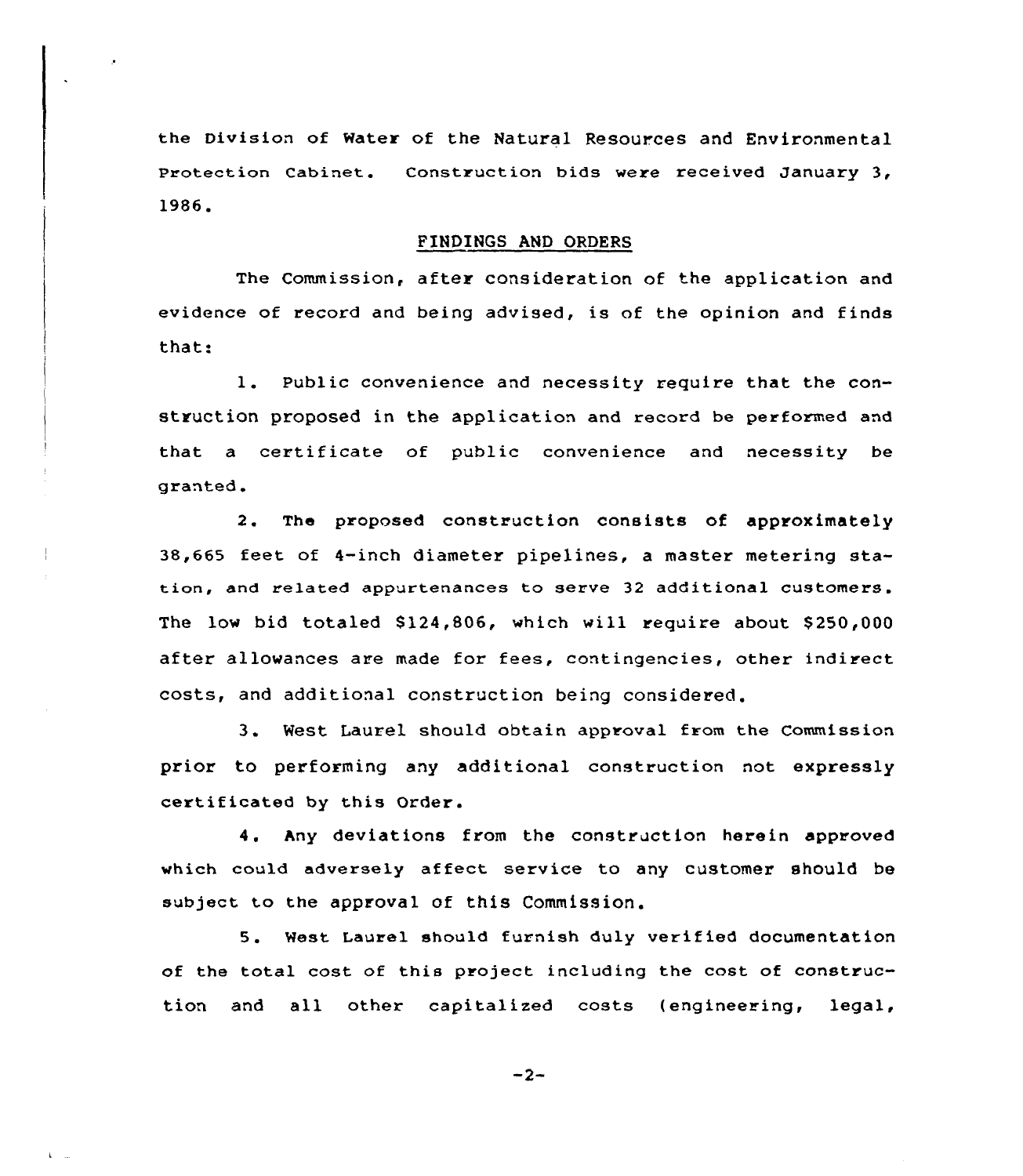administrative, etc.) within 60 days of the date that construction is substantially completed. Said construction costs should be classified into appropriate plant accounts in accordance with the Uniform System of Accounts for water Utilities prescribed by this Commission.

6. West Laurel's contract with its Engineer should require the provision of full-time resident inspection under the general supervision of a professional engineer with a Kentucky registration in civil or mechanical engineering. This supervision and inspection should insure that the construction work is done in accordance with the contract drawings and specifications and in conformance with the best practices of the construction trades involved in the project.

7. West Laurel should require the Engineer to furnish <sup>a</sup> copy of the "as-built" drawings and <sup>a</sup> signed statement that the construction has been satisfactorily completed in accordance with the contract plans and specifications within 60 days of the date of substantial completion of this construction.

8. The financing secured by West Laurel for this project will be needed to pay for the work herein approved. West Laurel's financing plan should, therefore, be approved.

IT IS THEREFORE ORDERED that West Laurel be and it hereby is granted a certificate of public convenience and necessity to proceed with the proposed construction project as set forth in the drawings and specifications of record herein.

 $-3-$